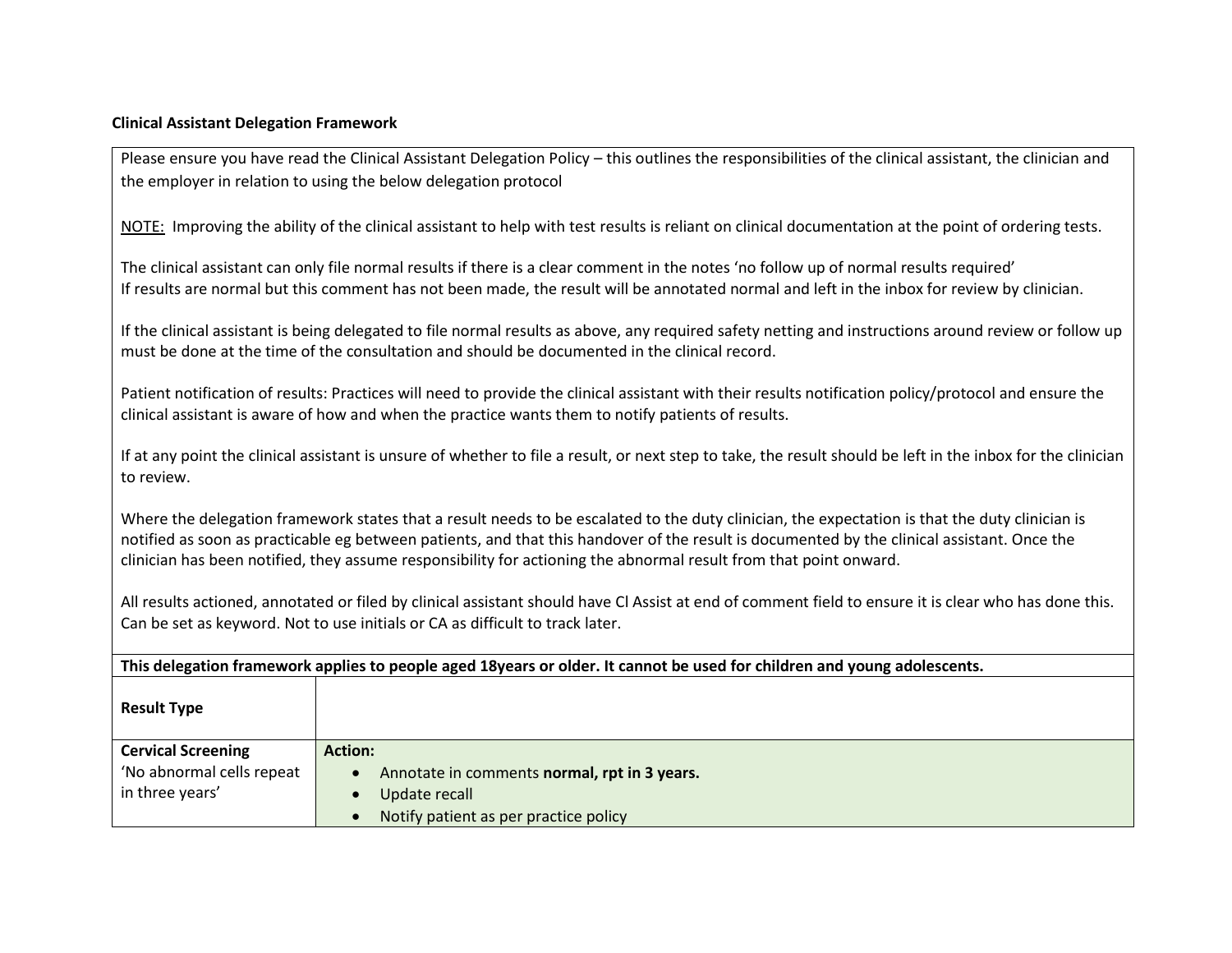|                            | If clinical notes document no follow up of normal result required, can file<br>$\bullet$                                       |
|----------------------------|--------------------------------------------------------------------------------------------------------------------------------|
| <b>Cervical Screening</b>  | <b>Action:</b>                                                                                                                 |
| 'No abnormal cells, repeat | Annotate in comments normal, rpt 1 year.<br>$\bullet$                                                                          |
| in 12 months due to        | <b>Update recall</b><br>$\bullet$                                                                                              |
| previous abnormality'      | Notify patient as per practice policy<br>$\bullet$                                                                             |
|                            | Clinician to review result prior to filing OR forward to nominated practice clinician if practice policy in place<br>$\bullet$ |
|                            | as needs consideration of HPV testing                                                                                          |
| <b>Cervical Screening</b>  | <b>Action:</b>                                                                                                                 |
| Abnormality or any result  | Annotate in comments with result, clinician to review result OR forward to nominated person in practice to                     |
| not fitting above two      | review                                                                                                                         |
| categories                 |                                                                                                                                |
| Chlamydia/gonorrhoea       | <b>Action:</b>                                                                                                                 |
| swab                       | Notify patient as per practice protocol                                                                                        |
| <b>Both negative</b>       | If clinical notes state no follow up of normal results required, can file                                                      |
|                            | Do not state that the test was an STI check if texting the patient                                                             |
| Chlamydia/gonorrhoea       | <b>Action:</b>                                                                                                                 |
| swab                       | Discuss with duty/acute nurse - if they are able to treat with standing order, make note in daily record<br>$\bullet$          |
| Gonorrhoea positive        | 'positive gonorrhoea test, discussed with [name] who will arrange treatment and follow up                                      |
|                            | If duty/acute nurse not able to treat, annotate 'positive gonorrhoea', leave in inbox for clinician<br>$\bullet$               |
|                            | Send task to requesting clinician that notification to medical officer of health required.                                     |
|                            |                                                                                                                                |
| Chlamydia/gonorrhoea       | <b>Action:</b>                                                                                                                 |
| swab                       | Discuss with duty/acute nurse - if they are able to treat with standing order, make note in daily record<br>$\bullet$          |
| Chlamydia positive         | 'positive chalmydia test, discussed with [name] who will arrange treatment and follow up                                       |
|                            | If duty/acute nurse not able to treat, annotate 'positive chlamydia', leave in inbox for clinician                             |
| <b>Coeliac screen</b>      | <b>Action:</b>                                                                                                                 |
| Anti TTG IgA < 20 CU =     | Annotate comment with 'normal coeliac screen'<br>$\bullet$                                                                     |
| negative                   | If clinical notes state no follow up of normal results required, can file<br>$\bullet$                                         |
| <b>AND</b>                 | Notify patient as per practice policy                                                                                          |
| IgA within normal range    |                                                                                                                                |
| $(0.8 - 4.0)$              |                                                                                                                                |
| <b>Coeliac screen</b>      | <b>Action:</b>                                                                                                                 |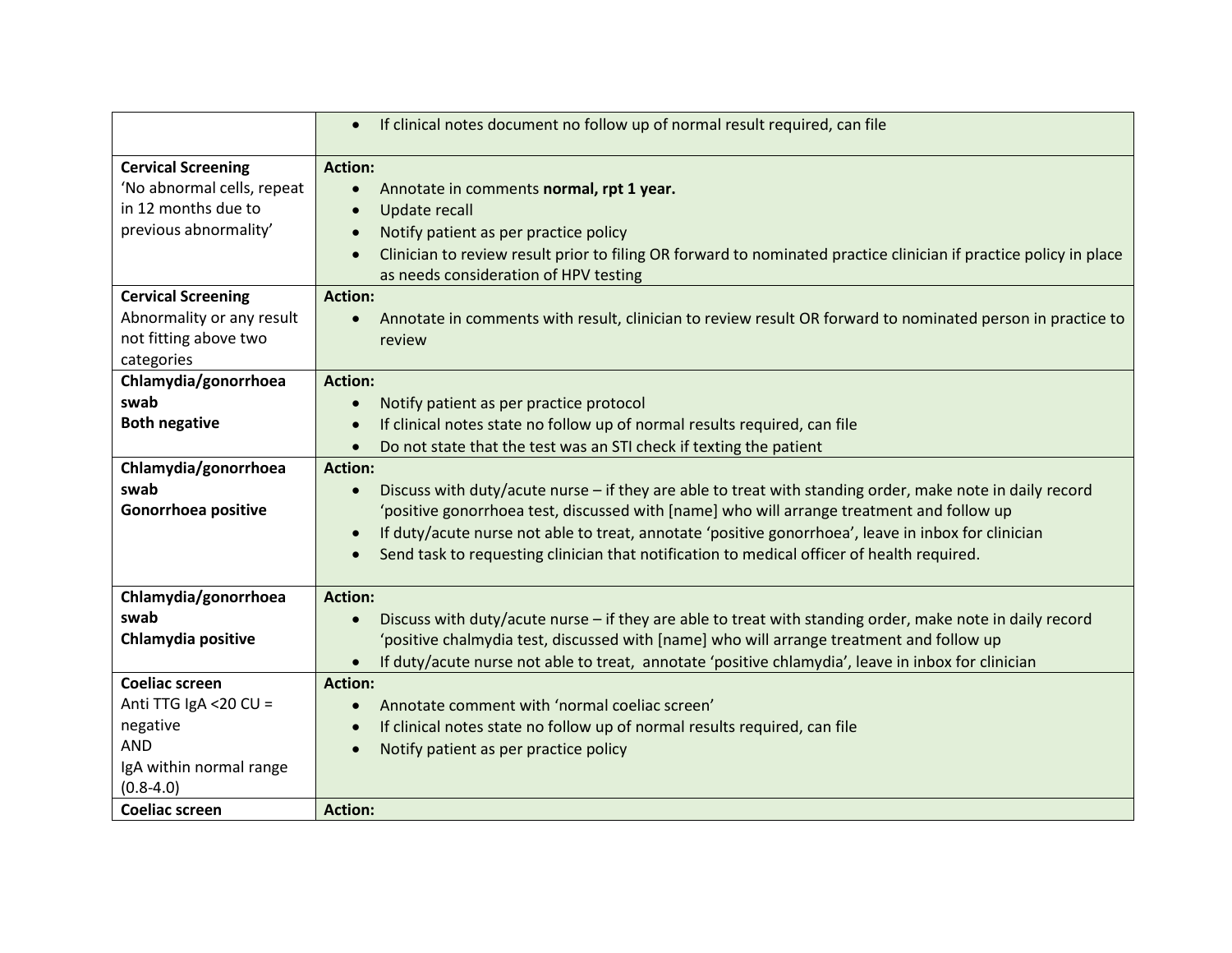| Anti TTG IgA <20 CU                                     | Annotate IgA low/elevated                                                                                                                    |
|---------------------------------------------------------|----------------------------------------------------------------------------------------------------------------------------------------------|
| <b>AND</b>                                              | Requesting clinician to review result                                                                                                        |
| IgA outside normal range                                |                                                                                                                                              |
| $< 0.8$ or $> 4.0$                                      |                                                                                                                                              |
| <b>Coeliac screen</b>                                   | <b>Action:</b>                                                                                                                               |
| Anti TTG IgA 20-100 CU =                                | Annotate 'weak positive'                                                                                                                     |
| weak positive                                           | Requesting clinician to review result                                                                                                        |
| <b>Coeliac screen</b>                                   | Action:                                                                                                                                      |
| Anti TTG IgA $>$ 100 =                                  | Annotate 'positive'                                                                                                                          |
| positive                                                | Requesting clinician to review result                                                                                                        |
| Covid-19 Swab                                           | <b>Action:</b>                                                                                                                               |
| Negative                                                | Notify patient via text message as per practice policy or following wording 'Your Covid-19 test result was<br>$\bullet$                      |
|                                                         | negative. This means it did NOT show Covid-19. Please remain at home until your symptoms have been                                           |
|                                                         | gone for 2 days. If you feel worse, please contact the medical centre or healthline 0800 358 5453'                                           |
|                                                         | Negative results for Covid-19 can be filed by clinical assistant after patient notification sent                                             |
| Covid-19 Swab                                           | <b>Action:</b>                                                                                                                               |
| Positive                                                | Notify senior practice leadership immediately - practice manager, nurse team lead and any GP available                                       |
|                                                         |                                                                                                                                              |
| <b>Creatinine and eGFR</b>                              |                                                                                                                                              |
|                                                         | Any egfr drop of >10ml/min since most recent prior result, do not file, needs clinician review                                               |
|                                                         |                                                                                                                                              |
|                                                         | Acute drop to egfr <60, follow escalation protocol and notify clinician of acute renal impairment.                                           |
|                                                         |                                                                                                                                              |
|                                                         | Creatinine normal range varies depending on age. eGFR is calculated from the creatinine, age of patient and sex of patient.                  |
|                                                         | Acute renal impairment - rapid (eg hours to days) drop in renal function causing elevated creatinine and reduced eGFR. Out of scope for this |
| protocol                                                |                                                                                                                                              |
| Chronic renal impairment - can be stable or progressive |                                                                                                                                              |
| Stable - egfr change <5ml/min over past 12 months       |                                                                                                                                              |
|                                                         | Progressive egfr decreased by >5ml/min over past 12 months                                                                                   |
| <b>Creatinine and eGFR</b>                              | <b>Action:</b>                                                                                                                               |
| egfr >90ml/min                                          | Annotate with Cr [xx], egfr [xx], normal<br>$\bullet$                                                                                        |
| <b>Creatinine and eGFR</b>                              | Annotate 'Cr [xx], egfr [xx], new renal impairment'<br>$\bullet$                                                                             |
| eGFR 60 - 89                                            | Requesting clinician to review result, not for clinical assistant filing                                                                     |
| <b>AND</b><br>Prior result egfr >90                     |                                                                                                                                              |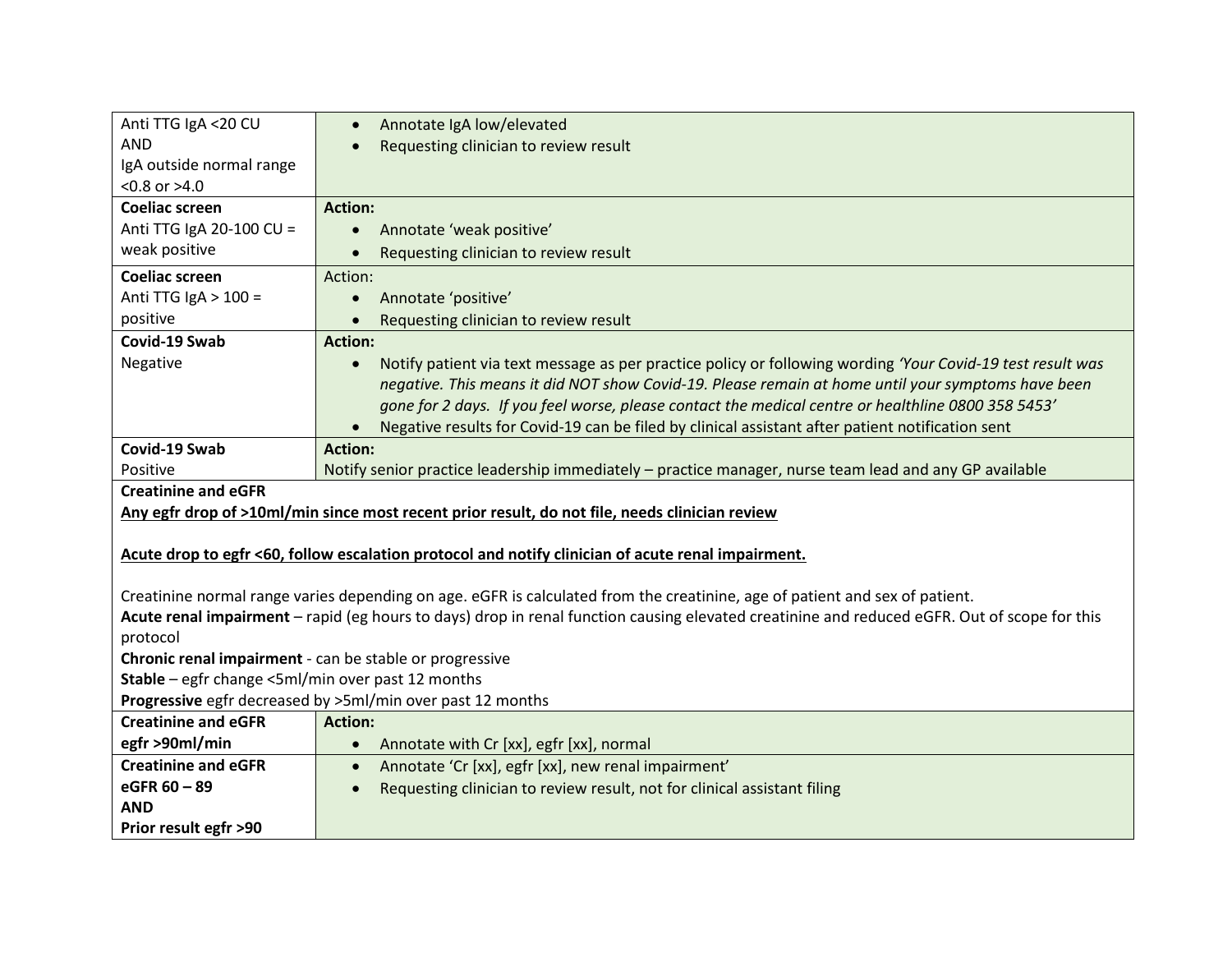| <b>Creatinine and eGFR</b> | Annotate with Cr [xx], egfr [xx] stable<br>$\bullet$                                                                  |
|----------------------------|-----------------------------------------------------------------------------------------------------------------------|
| eGFR 60 - 89               | Check if has a classification of chronic kidney disease (CKD) stage 2 - if not, add                                   |
| <b>AND</b>                 | Request CVRA bloods, urine ACR and BP check if not done in past 12 months                                             |
| Prior egfr within 5ml/min  | Set task to self to ensure above happens, inform requesting clinician when it is available ? review needed            |
| of current result          | Requesting clinician to review result - not for clinical assistant filing as chronic renal impairment is often        |
|                            | associated with other medical conditions that require consideration.                                                  |
| <b>Creatinine and eGFR</b> | <b>Action:</b>                                                                                                        |
| eGFR 60 - 89               | Annotate with Cr [xx] and egfr [xx], progressive impairment<br>$\bullet$                                              |
| <b>AND</b>                 | Task requesting clinician to inform of deterioration, ask if would like BP, CVRA bloods and Urine ACR if not          |
| current result >5ml/min    | done in past 12 months (purpose of task is safety net in case this is acute or unexpected deterioration)              |
| reduction compared to      | Requesting clinician to review result, not for clinical assistant filing                                              |
| previous egfr result       |                                                                                                                       |
| <b>Creatinine and eGFR</b> | <b>Action:</b>                                                                                                        |
| eGFR 45 - 59               | if no ACR available, and egfr 45-59, action as per this section, but also arrange urine test as may need<br>$\bullet$ |
| <b>AND</b>                 | closer monitoring depending on result.                                                                                |
| Prior egfr $\geq 60$       | Clinical assistant to task self to follow up that urine test gets done.<br>$\circ$                                    |
| <b>AND</b>                 | If not able to contact patient, task clinician to inform them 'Chronic kidney disease on bloods, not<br>$\circ$       |
| Urine ACR ≤3.5 or PCR      | able to risk stratify as no urine acr result'                                                                         |
| $15$                       | Annotate 'cr [xx] gfr [xx] ckd - now stage 3a,'                                                                       |
|                            | Update classification with comment 'stage 3a CKD [date]'                                                              |
|                            | Send task to clinician 'CKD stage 3a - please review medications'                                                     |
|                            | Add recall for creatinine every three months and CVRA/HbA1c bloods and urine albumin: creatinine ratio                |
|                            | (ACR) and MSU for haematuria annually                                                                                 |
|                            | Requesting clinician to review result, not for clinical assistant filing                                              |
|                            |                                                                                                                       |
| <b>Creatinine and eGFR</b> | <b>Action:</b>                                                                                                        |
| eGFR 45 - 59               | Annotate 'cr [xx] gfr [xx]                                                                                            |
| <b>AND</b>                 | Ensure has classification of CKD stage 3a                                                                             |
| ACR 3.6-29 or PCR 15-49    | Clinical assessment recommended 6 monthly - if patient not seen for >6months, task clinician asking if<br>$\bullet$   |
|                            | they would like appointment arranged.                                                                                 |
|                            | Update recalls to: 6montly urine ACR, 6monthly Creatinine, Na/K (electrolytes), urea, CBC, calcium,<br>$\bullet$      |
|                            | phosphate and annual MSU for haematuria. Hba1c recall annually if no diabetes as per diabetes plan if                 |
|                            | >50.                                                                                                                  |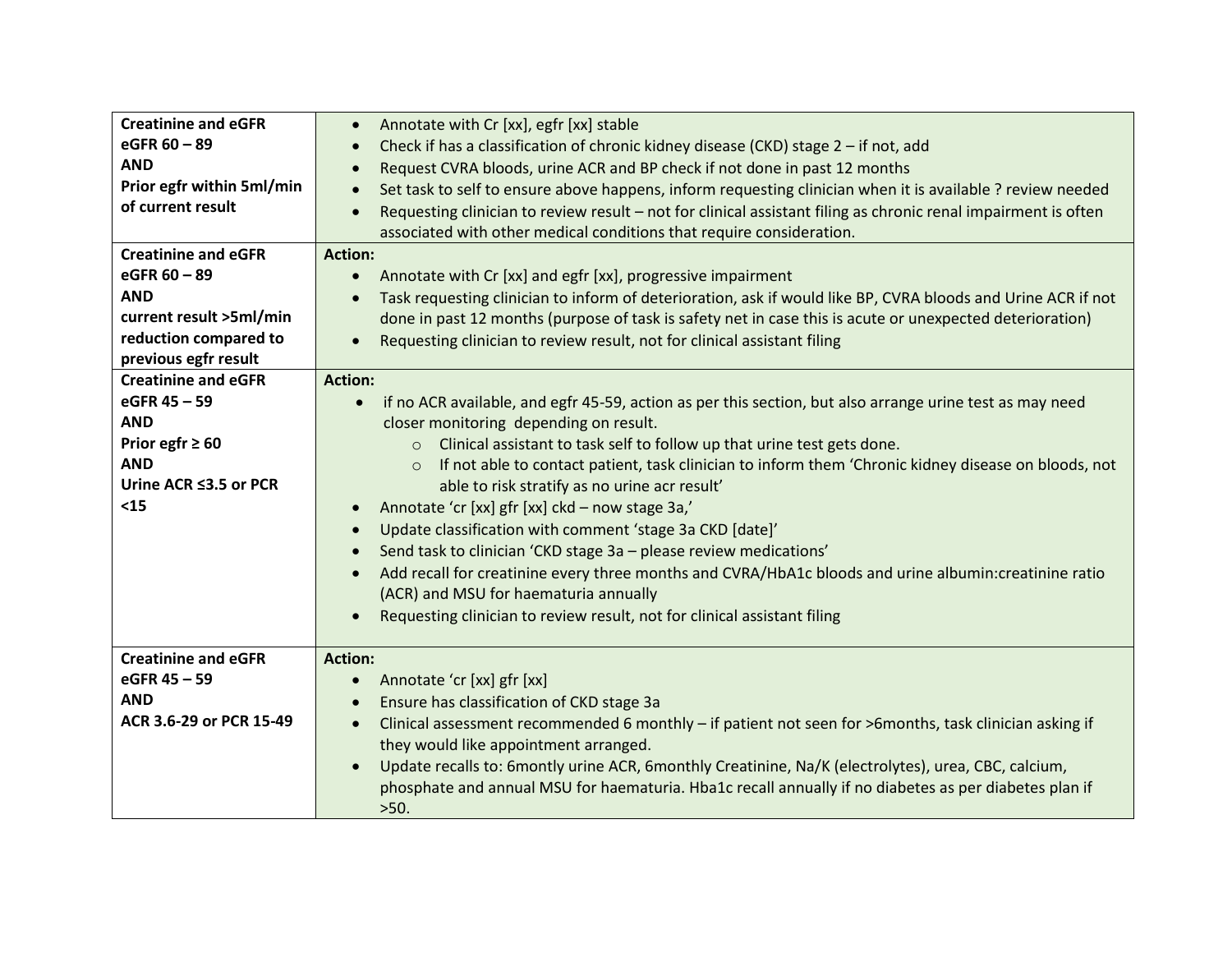|                             | If any of the above recalls overdue, request those tests and notify patient as per practice protocol<br>$\bullet$                                                                                                                      |
|-----------------------------|----------------------------------------------------------------------------------------------------------------------------------------------------------------------------------------------------------------------------------------|
|                             | Requesting clinician to review result, not for clinical assistant filing                                                                                                                                                               |
|                             |                                                                                                                                                                                                                                        |
| <b>Creatinine and eGFR</b>  | <b>Action:</b>                                                                                                                                                                                                                         |
| eGFR 30 - 44                | Annotate 'cr [xx] gfr [xx]<br>$\bullet$                                                                                                                                                                                                |
|                             | Ensure has classification of CKD stage 3b                                                                                                                                                                                              |
|                             | Clinical assessment recommended 6 monthly - if patient not seen for >6 months, task clinician asking if                                                                                                                                |
|                             | they would like appointment arranged                                                                                                                                                                                                   |
|                             | Update recalls to: 6montly urine ACR, 6monthly Creatinine, Na/K (electrolytes), urea, CBC, calcium,<br>$\bullet$                                                                                                                       |
|                             | phosphate and annual MSU for haematuria. Hba1c recall annually if no diabetes as per diabetes plan if                                                                                                                                  |
|                             | >50.                                                                                                                                                                                                                                   |
|                             | Task clinician to check if primary care doing these, or if patient is under renal clinic. If under renal clinic                                                                                                                        |
|                             | leave recalls in place but annotate that under renal clinic                                                                                                                                                                            |
|                             | If any of the above recalls overdue, request those tests and notify patient as per practice protocol                                                                                                                                   |
|                             | Requesting clinician to review result, not for clinical assistant filing                                                                                                                                                               |
|                             |                                                                                                                                                                                                                                        |
| <b>Creatinine and eGFR</b>  | Action:                                                                                                                                                                                                                                |
| eGFR 15-29 AND within       | If not seen in past 4 months by primary care or renal clinic (check inbox for renal clinic outpatient letter),<br>$\bullet$                                                                                                            |
| 5ml/min of previous eGFR    | task clinician to see if needs review appointment booked                                                                                                                                                                               |
|                             | Ensure classification of CKD stage 4 present<br>$\bullet$                                                                                                                                                                              |
|                             | Requesting clinician to review result, not for clinical assistant filing                                                                                                                                                               |
|                             |                                                                                                                                                                                                                                        |
|                             | Note: this group should have regular monitoring of bloods/ urine and in place, however the parameters of this are<br>variable depending on clinical scenario and therefore out of scope of this protocol. Needs decision by requesting |
|                             | clinician.                                                                                                                                                                                                                             |
| <b>CVRA:</b>                | Action:                                                                                                                                                                                                                                |
| Hba1c, Lipids and           | Annotate lipid result with "ratio [value], LDL [value] CVRA [value]%"                                                                                                                                                                  |
| <b>Creatinine will come</b> | Follow instructions in Creatinine and eGFR for the creatinine result                                                                                                                                                                   |
| through together in         | Follow instructions in the Glycated Haemoglobin section for Hba1c<br>$\bullet$                                                                                                                                                         |
| results                     | Check notes for a BP in past 3 months - if not present organise BP check - could be in practice (RN, PCPA)<br>$\bullet$                                                                                                                |
|                             | or offsite eg pharmacy and result communicated to clinical assistant and entered into notes                                                                                                                                            |
|                             | Check practice protocol for who actions CVRA results - follow protocol regarding who is notified                                                                                                                                       |
|                             | If no clear protocol then remains in inbox for requesting clinician<br>$\bullet$                                                                                                                                                       |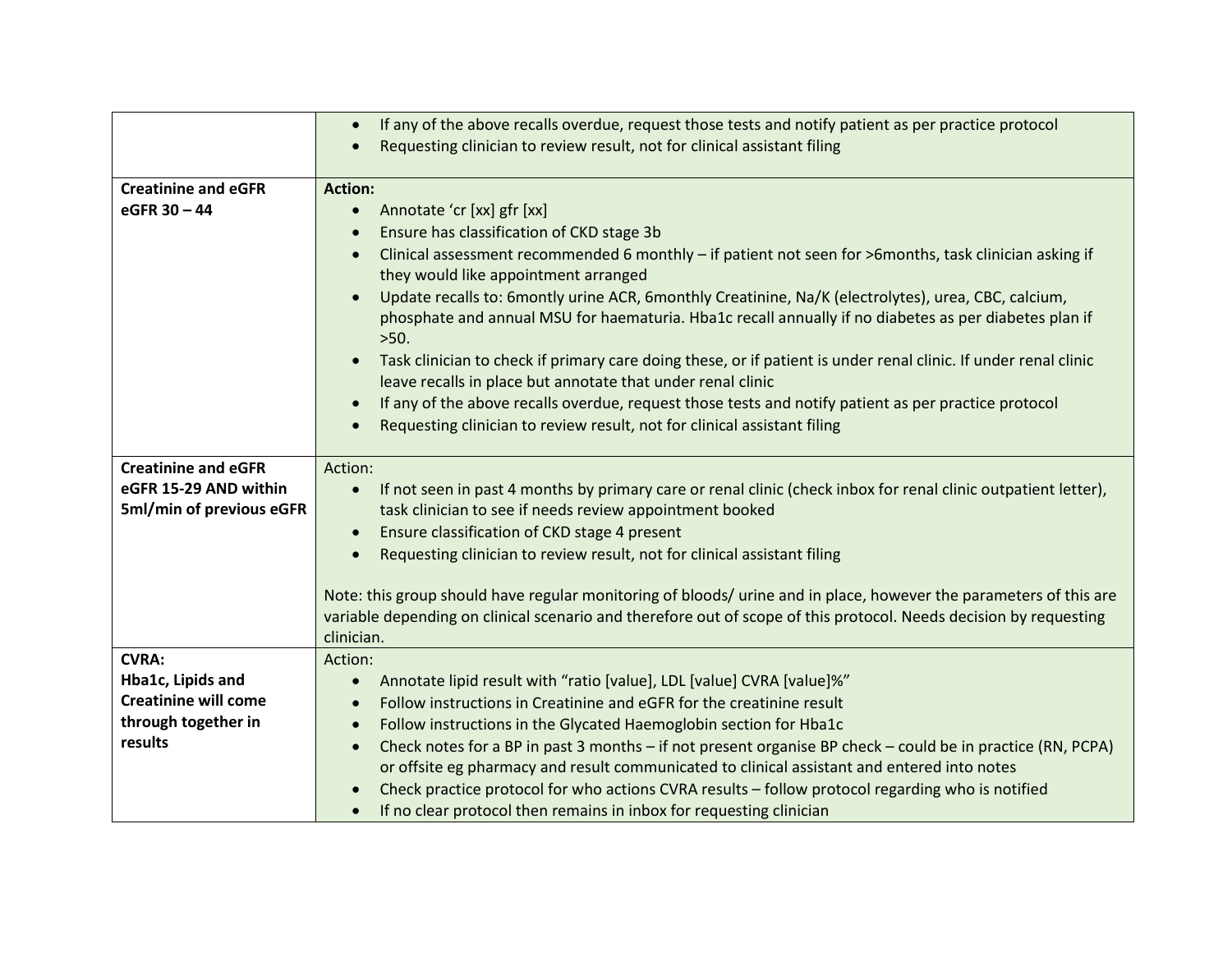|                                | Calculating CVRA results depends on a number of clinical factors and requires assessment and interpretation which                             |
|--------------------------------|-----------------------------------------------------------------------------------------------------------------------------------------------|
| <b>Faecal Helicobacter Ag</b>  | should be undertaken by someone with clinical training. Therefore it is not included in the clinical assistant role.<br><b>Action:</b>        |
| <b>Negative</b>                | Annotate 'negative'<br>$\bullet$                                                                                                              |
|                                | If clinical notes document no follow up of normal result required, can file                                                                   |
|                                | Notify patient as per practice policy                                                                                                         |
| <b>Faecal Helicobacter Ag</b>  | <b>Action:</b>                                                                                                                                |
| <b>Positive</b>                | Annotate 'positive'                                                                                                                           |
|                                | Requesting clinician to review result, not for clinical assistant filing                                                                      |
|                                | Faecal PCR: Will include result for campylobacter, salmonella, shigella, yersinia, giardia, cryptosporidium and shiga toxin producing e. coli |
|                                | Categories for urgent/non urgent notification below are from the Regional Public Health website, covering the greater Wellington region       |
| Notifiable diseases   RPH      |                                                                                                                                               |
|                                | listofdiseases-urgent-nonurgentnotification.pdf (rph.org.nz)                                                                                  |
|                                | health-practitioner-notice-of-notifiable-disease.pdf (rph.org.nz)                                                                             |
|                                |                                                                                                                                               |
| <b>Faecal PCR:</b>             | <b>Action:</b>                                                                                                                                |
| <b>Negative result for all</b> | If clinical notes document no follow up of normal result required, can file                                                                   |
| categories                     |                                                                                                                                               |
| <b>Faecal PCR:</b>             | <b>Action:</b>                                                                                                                                |
| positive for Shiga toxin       | Escalate to duty clinician for clinical decision about treatment/review and as needs urgent notification to<br>$\bullet$                      |
| producing e.coli or shigella   | regional public health or on-call medical officer of health                                                                                   |
|                                | Make note in clinical record 'positive [] test, discussed with [name] who will arrange notification,<br>$\bullet$                             |
|                                | treatment and follow up'                                                                                                                      |
|                                |                                                                                                                                               |
| <b>Faecal PCR:</b>             | <b>Action:</b>                                                                                                                                |
| positive for                   | Clinical Assistant to download notification form from regional public health and complete and fax.                                            |
| campylobacter,                 | Requesting clinician to review result to decide regarding treatment, follow up and whether requires urgent                                    |
| cryptosporidium, giardia,      | notification as per Acute gastroenteritis criteria                                                                                            |
| salmonella, yersinia           |                                                                                                                                               |
|                                | Acute gastroenteritis is notifiable urgently if linked to common source, or if patient is food worker, caregiver or                           |
|                                | chemical/bacterial or toxic food poisoning. Clinician to make this decision when views inbox record.                                          |
| <b>Full blood count</b>        |                                                                                                                                               |
|                                | Critical Limits - escalate to duty clinician and document who it was discussed with                                                           |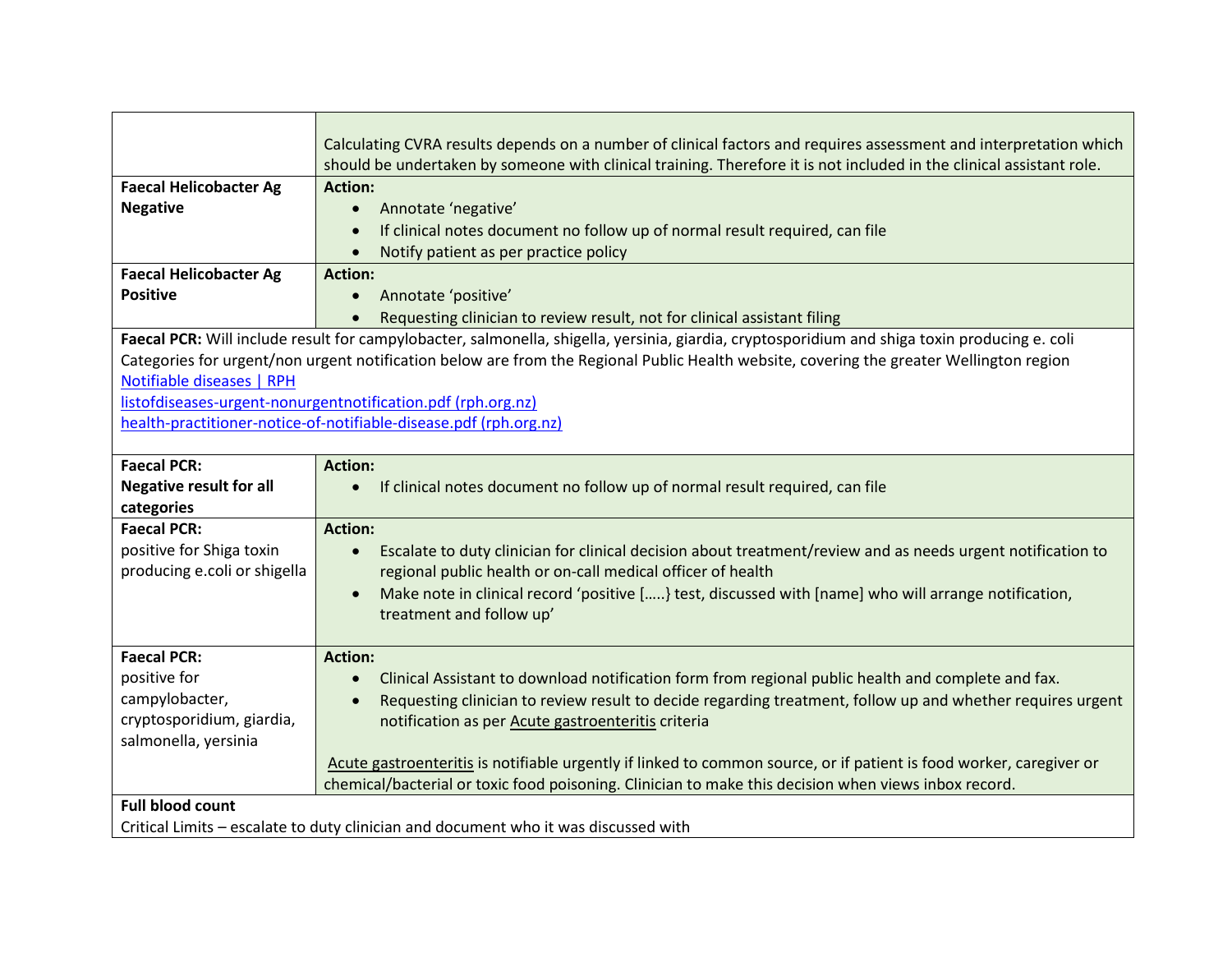|                 |     | ↘    |
|-----------------|-----|------|
| Hb g/L          | 80  | 200  |
| HCT (female)    |     | 0.56 |
| HCT (male)      |     | 0.6  |
| Platelets x10^9 | 80  | 1000 |
| (pregnant)      |     |      |
| Platelets x10^9 | 20  | 1000 |
| Neutrophils     | 0.5 | 15   |
| x10^9           |     |      |

NB: neutrophils in this protocol set at lower limit than SCL to increase sensitivity of escalation protocol in scenario of sepsis/infection. Note no abnormal FBC will be filed by clinical assistant, and so abnormal FBC will still be seen by requesting clinician, but a more sensitive trigger for escalation is a safety net in scenario of busy clinic/part time staff where clinical assistant may have seen result before requesting clinician.

| <b>Action:</b>                                                                                             |
|------------------------------------------------------------------------------------------------------------|
| If clinical notes document no follow up of normal result required, can file<br>$\bullet$                   |
| If no instructions in clinical notes, annotate as 'normal' but do not file.                                |
|                                                                                                            |
| <b>Action:</b>                                                                                             |
| Annotate comment field with name and value of the abnormal parameter<br>$\bullet$                          |
| e.g. hb 102 or platelets 135<br>$\bullet$                                                                  |
| Requesting clinician to review result                                                                      |
| <b>Action:</b>                                                                                             |
| Escalate to duty clinician for urgent review<br>$\bullet$                                                  |
| Make note in clinical record 'full blood count with abnormal result outside critical limit, discussed with |
| [name] at [time]'                                                                                          |
|                                                                                                            |
| <b>Action:</b>                                                                                             |
| Annotate comment field [value of hba1c]                                                                    |
| Check daily record for filing/follow up instructions. If no clear plan, leave in inbox                     |
| If part of CVRA (came in batch with lipids and renal function, leave in inbox as per CVRA section)         |
|                                                                                                            |
| Check classifications for gestational diabetes mellitus: if present requires recall for annual hba1c.      |
|                                                                                                            |
| <b>Action:</b>                                                                                             |
|                                                                                                            |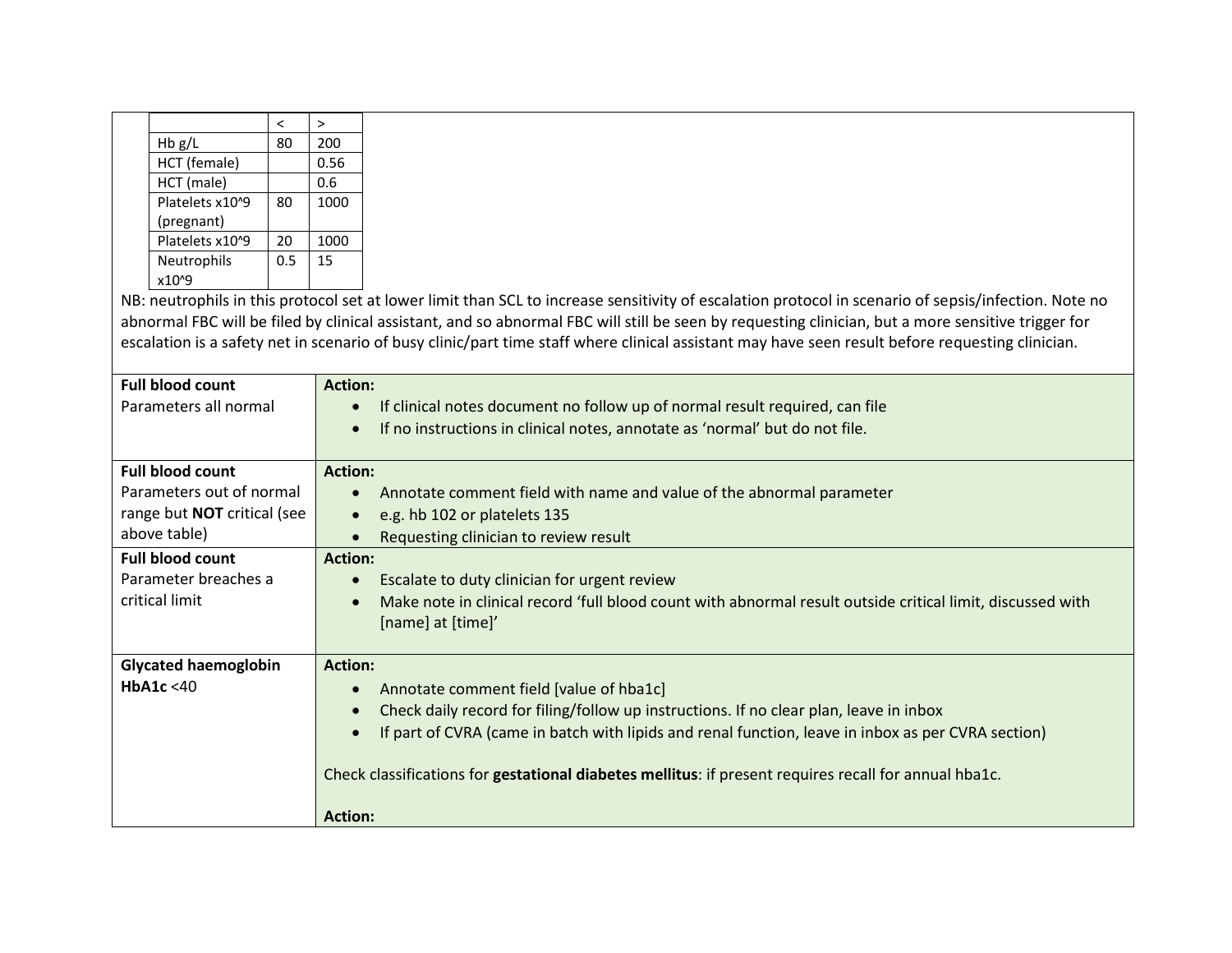|                                             | If has classification gestational diabetes mellitus but no recall: add annual hba1c recall<br>$\bullet$                   |
|---------------------------------------------|---------------------------------------------------------------------------------------------------------------------------|
|                                             | Has recall for annual hba1c -> reset recall for 12months from date of current hba1c result.<br>$\bullet$                  |
| <b>Glycated haemoglobin</b>                 | <b>Action:</b>                                                                                                            |
| HbA1c 40-49                                 | Annotate comment field [value of hba1c]<br>$\bullet$                                                                      |
|                                             | Add classification 'pre-diabetes' if not present<br>$\bullet$                                                             |
|                                             | Add recall for annual HbA1c. If already present, reset this for 12 months from date of current hba1c result<br>$\bullet$  |
|                                             | If part of CVRA (came in batch with lipids and renal function, leave in inbox as per CVRA section)                        |
| <b>Glycated haemoglobin</b>                 | <b>Action:</b>                                                                                                            |
| <b>Hba1c &gt;50</b>                         | Annotate [value of hba1c]<br>$\bullet$                                                                                    |
| (in patient with no                         | Check if CVRA and urine ACR have been done in the past 12 months. If not, arrange.                                        |
| diagnosis diabetes)                         | Clinician to review result and make follow up plan                                                                        |
| <b>Glycated Haemoglobin</b>                 | <b>Action:</b>                                                                                                            |
| Hba1c >50 and                               | Annotate [value of hba1c]                                                                                                 |
| classification Type I                       | Check that CVRA and urine ACR have been done in the past 12 months. If not, arrange.                                      |
| <b>Diabetes Mellitus</b>                    | Clinician to review result prior to filing                                                                                |
| <b>Glycated Haemoglobin</b>                 | <b>Action:</b>                                                                                                            |
| Hba1c $>50$ and                             | Annotate [value]<br>$\bullet$                                                                                             |
| classification Type II                      | Check that CVRA and urine ACR have been done in the past 12 months. If not, arrange.<br>$\bullet$                         |
| <b>Diabetes Mellitus</b>                    | Requesting clinician to review result prior to filing OR forward to nominated practice clinician if practice<br>$\bullet$ |
|                                             | policy in place.                                                                                                          |
|                                             | Critical limits for Liver function tests - these must be escalated to the duty clinician                                  |
| Bilirubin > 400umol/L, ALT >1000, AST >1000 |                                                                                                                           |
| <b>Liver function tests</b>                 | <b>Action:</b>                                                                                                            |
| All parameters normal                       | If clinical notes document no follow up of normal result required, can file<br>$\bullet$                                  |
|                                             | If no instructions in clinical notes, annotate as 'normal' but do not file.                                               |
| <b>Liver function tests</b>                 | Action:                                                                                                                   |
| Abnormal value below                        | Annotate comment field with name and value of the abnormal parameter, eg ALT 135 or GGT 74                                |
| critical limit                              | Requesting clinician to review result                                                                                     |
|                                             | Potential after pilot period to develop wording around filing of stable values - wait for pilot to and discuss            |
| Mammogram                                   | <b>Action:</b>                                                                                                            |
| Normal                                      | Reset recall for two years                                                                                                |
| <b>AND</b>                                  | Annotate in comments normal, next due [mth/yr], recall set for []                                                         |
|                                             | Requesting clinician to review result prior to filing (safety net)<br>$\bullet$                                           |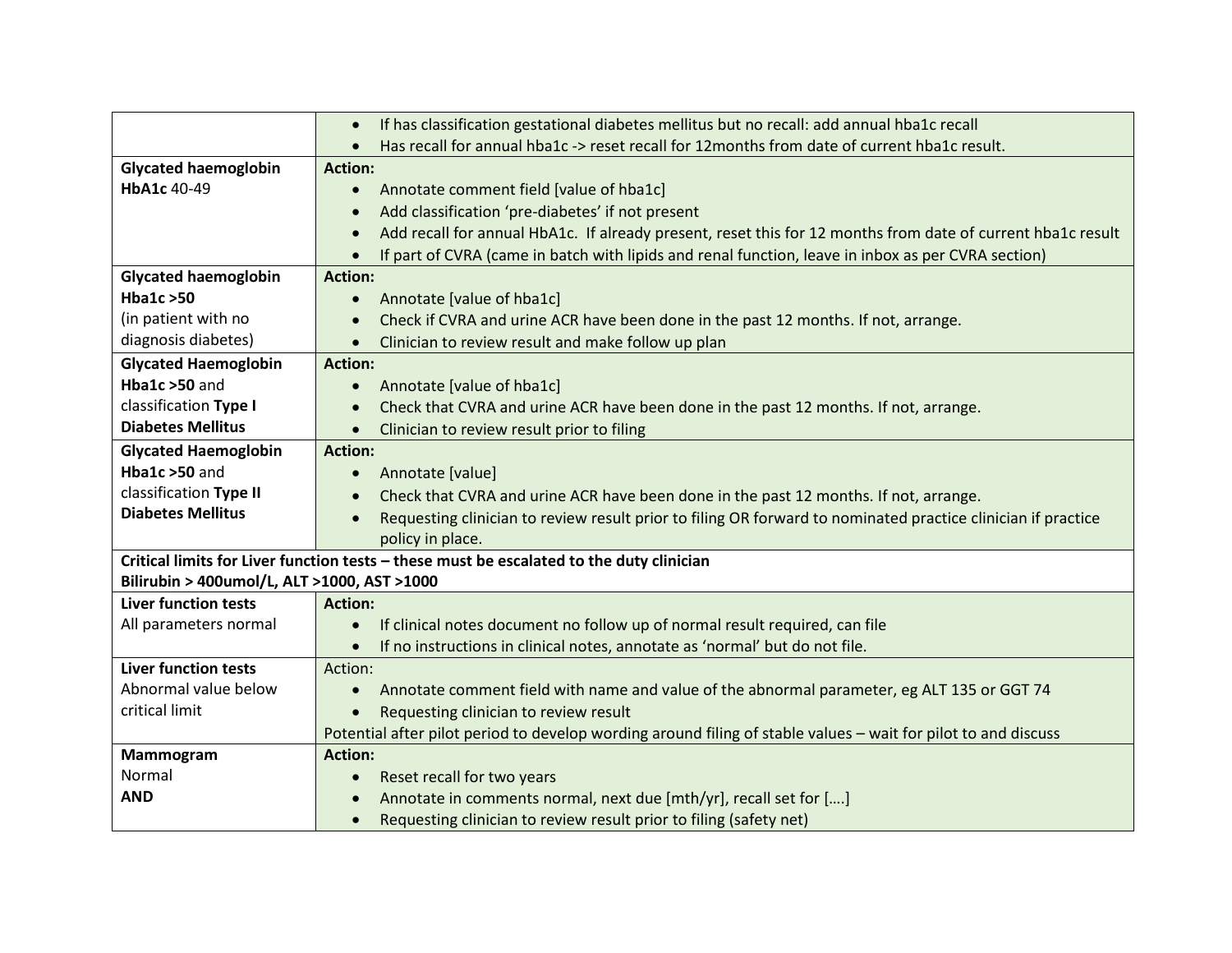| No classification or recall     |                                                                                                  |
|---------------------------------|--------------------------------------------------------------------------------------------------|
| for high risk family history    |                                                                                                  |
| or annual mammogram             |                                                                                                  |
| Mammogram                       | If present then annotate result 'normal, high risk history/annual mammogram recall'<br>$\bullet$ |
| Normal                          | <b>Action:</b>                                                                                   |
| <b>AND</b>                      | Requesting clinician to review result and process for ordering next mammogram<br>$\bullet$       |
| Has classification or recall    |                                                                                                  |
| for high risk family history    |                                                                                                  |
| or annual mammogram             |                                                                                                  |
| Mammogram                       | <b>Action:</b>                                                                                   |
| Abnormality detected or         | Requesting clinician to review                                                                   |
| further investigation           |                                                                                                  |
| required                        |                                                                                                  |
| Sodium (Na) and                 | <b>Action:</b>                                                                                   |
| Potassium (K)                   | Annotate 'normal'                                                                                |
| Na 135-145                      | If clinical notes state no follow up of normal results required, can file<br>$\bullet$           |
| <b>AND</b>                      |                                                                                                  |
| K 3.6-5.2                       |                                                                                                  |
| Sodium (Na) and                 | <b>Action:</b>                                                                                   |
| Potassium (K)                   | Annotate Sodium [high/low] or Potassium high                                                     |
| Na 126-135 or 135-154           | Requesting clinician to review - leave in inbox                                                  |
| <b>OR</b>                       |                                                                                                  |
| K 5.2-5.5                       |                                                                                                  |
|                                 |                                                                                                  |
| <b>Sodium and Potassium</b>     | <b>Action:</b>                                                                                   |
| <b>Critical limits</b>          | Escalate to duty clinician for review                                                            |
| Na ≤125 or ≥ 155                | Record 'electrolytes outside critical limit, discussed with [name] at [time]'                    |
| K ≤3.5 or ≥5.6                  |                                                                                                  |
| <b>Renal function</b>           |                                                                                                  |
| - See Sodium and                |                                                                                                  |
| <b>Potassium AND</b>            |                                                                                                  |
| <b>Creatinine/eGFR sections</b> |                                                                                                  |
| <b>Trichomomas PCR</b>          | <b>Action:</b>                                                                                   |
| <b>Negative</b>                 | Notify patient as per practice protocol<br>$\bullet$                                             |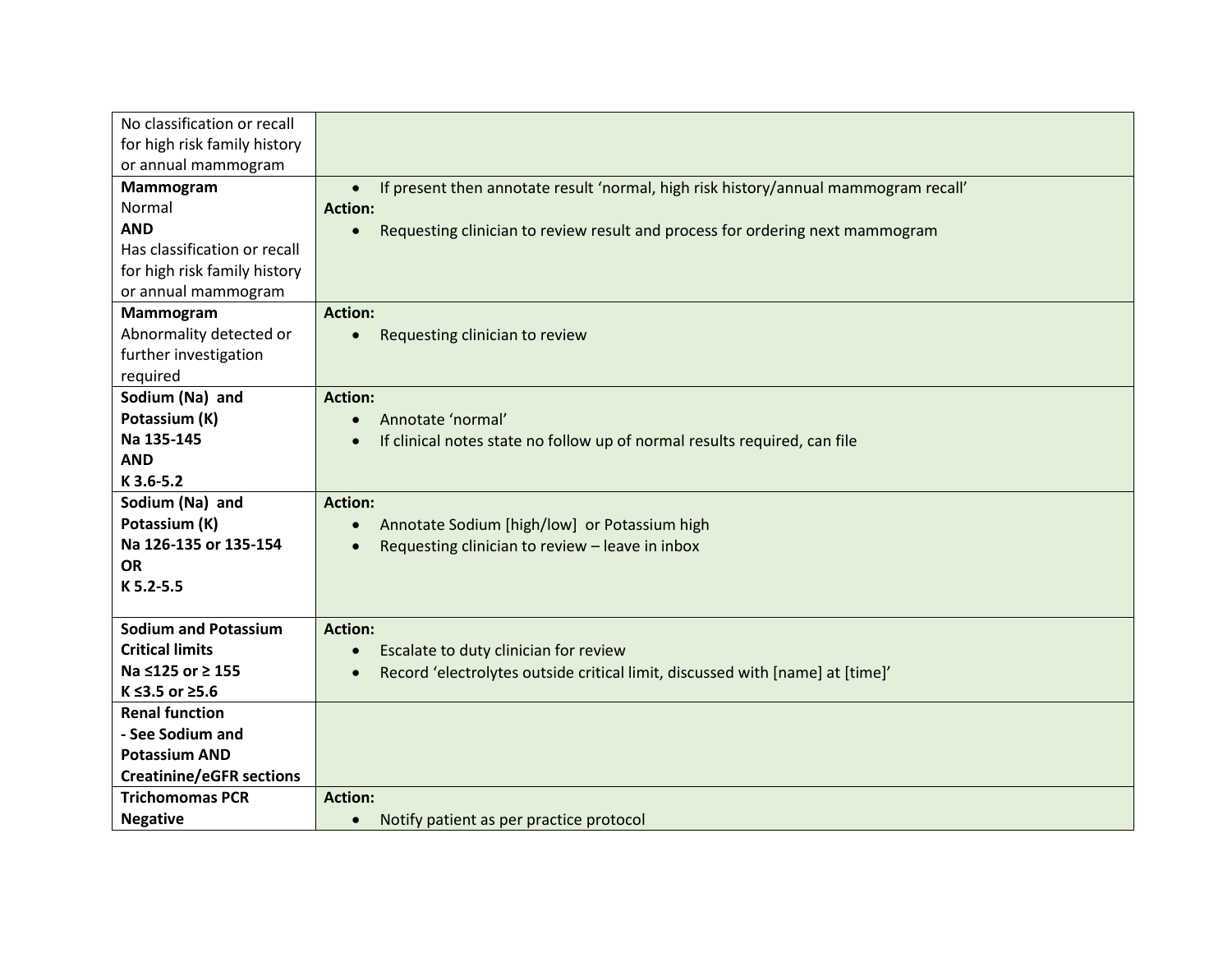|                               | If clinical notes state no follow up of normal results required, can file                                                       |
|-------------------------------|---------------------------------------------------------------------------------------------------------------------------------|
|                               | If no instructions in notes, annotate 'trichomomas negative' and requesting clinician to review                                 |
|                               | Do not include that the test was an STI check if texting the patient                                                            |
| <b>Trichomomas PCR</b>        | <b>Action:</b>                                                                                                                  |
| <b>Positive</b>               | Discuss with duty/acute nurse - if they are able to treat with standing order, make note in daily record                        |
|                               | 'positive trichomomas test, discussed with [name] who will arrange treatment and follow up                                      |
|                               | If duty/acute nurse not able to treat, annotate 'positive trichomomas', leave in inbox for clinician                            |
| <b>Thyroid function tests</b> | <b>Action:</b>                                                                                                                  |
| TSH 0.4-3.8                   | If clinical notes state no follow up of normal results required, can file                                                       |
| Non pregnant                  | If no instructions in clinical notes, annotate 'normal TSH' and requesting clinician to review                                  |
|                               | If patient is pregnant (check if mentioned in recent clinical record, or if result is batched with first antenatal<br>$\bullet$ |
|                               | bloods), requesting clinician to review result before filing                                                                    |
|                               |                                                                                                                                 |
| <b>Thyroid function tests</b> | <b>Action:</b>                                                                                                                  |
| TSH <0.4 or >3.8              | Annotate 'TSH [value]                                                                                                           |
|                               | Requesting clinician to review result                                                                                           |
| <b>Uric Acid</b>              | <b>Action:</b>                                                                                                                  |
| Female: 0.15-0.36             | Annotate [value], normal                                                                                                        |
| Male: 0.20-0.36               | If clinical notes state no follow up of normal results required, can file                                                       |
|                               |                                                                                                                                 |
|                               | NB: top of lab normal for men is 0.42, however as gout target is 0.36 have set this as the trigger for this protocol            |
| Uric acid                     | <b>Action:</b>                                                                                                                  |
| > 0.36                        | Annotate [value], elevated                                                                                                      |
|                               | Requesting clinician to review before filing                                                                                    |

## **Clinical Documents**

| <b>Referral Received or</b> | Letter from department acknowledging the referral, sometimes with an accompanying comment regarding |
|-----------------------------|-----------------------------------------------------------------------------------------------------|
| <b>Waitlist letter</b>      | expected time to appointment                                                                        |
|                             | <b>Action:</b>                                                                                      |
|                             | Annotate either 'referral received [department] OR '[department] accepted, waitlist [xx], task set  |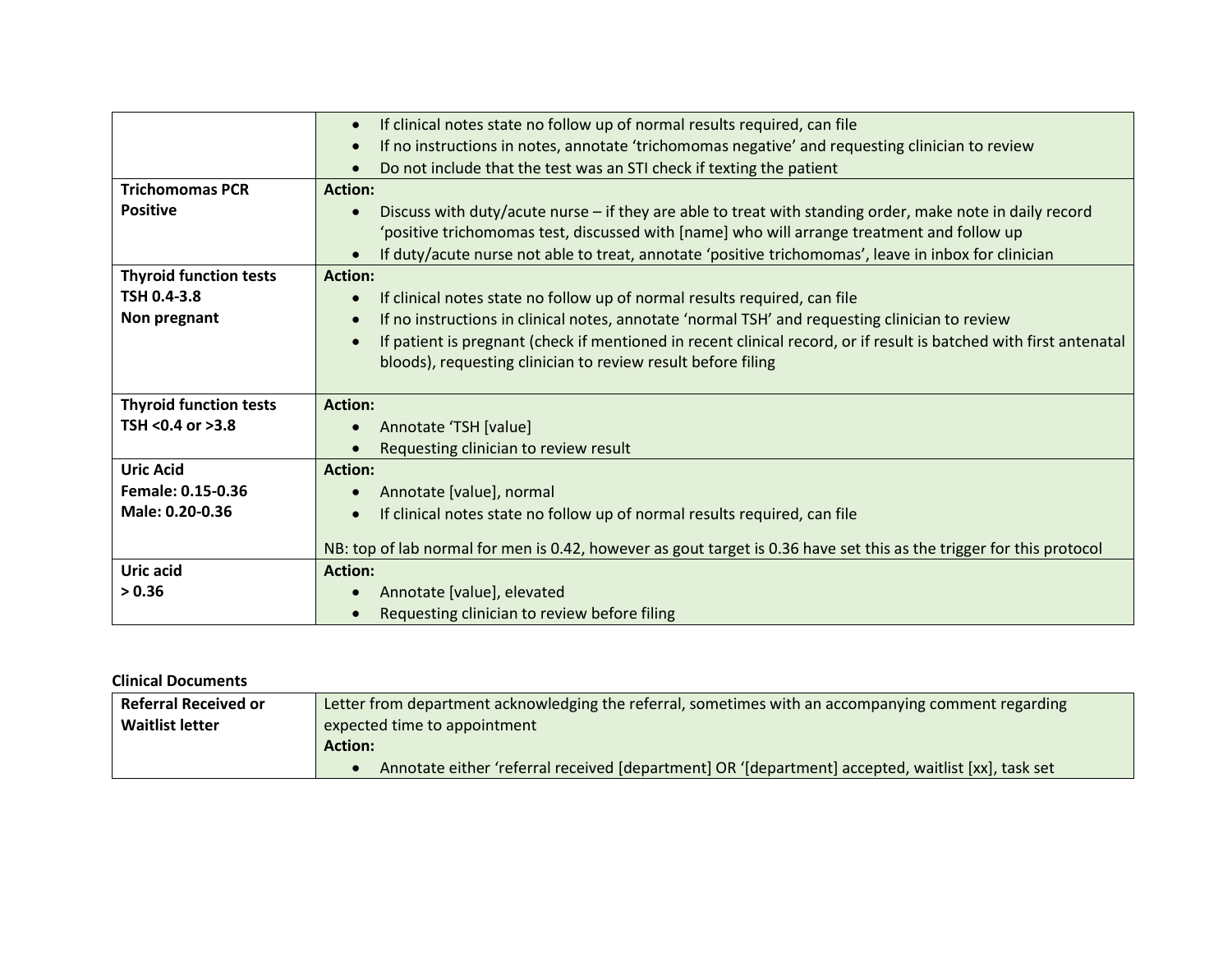|                                     | (This point to be discussed with practice, decision around this point will be practice/clinician dependent)<br>$\bullet$                                                        |
|-------------------------------------|---------------------------------------------------------------------------------------------------------------------------------------------------------------------------------|
|                                     | Set task to requesting clinician to follow up referral 4 weeks after expected waitlist time ie. 'follow up                                                                      |
|                                     | ortho referral, expected to be seen in [x] timeframe' and date task is due is 4 weeks after this time                                                                           |
|                                     | Requesting clinician to review before filing in case referral was urgent or needs escalating etc                                                                                |
| <b>Clinic or specialist letters</b> | Letters from a health care professional outside the practice                                                                                                                    |
|                                     | <b>Action:</b>                                                                                                                                                                  |
|                                     | <b>Read letter</b><br>$\bullet$                                                                                                                                                 |
|                                     | Identify any diagnoses made and add to classifications                                                                                                                          |
|                                     | Identify if any medication changes - add comment to annotation                                                                                                                  |
|                                     | Identify any tests the practice has been asked to follow $up$ – send a task to the requesting clinician with the                                                                |
|                                     | name of the tests, and the timeframe they have been requested in.                                                                                                               |
|                                     | Leave this task as due immediately so it is seen by clinician, however they can then alter the timing<br>$\circ$                                                                |
|                                     | to suit when they wish to action.                                                                                                                                               |
|                                     | Identify if the practice has been asked to see the patient and in what time frame, book this appointment                                                                        |
|                                     | with the appropriate clinician                                                                                                                                                  |
|                                     | Annotate '[speciality] letter - actioned as per clinical record' or '[speciality] letter - meds update needed,                                                                  |
|                                     | otherwise actioned as per clinical record'-document any actions made from the above list in clinical<br>record - eg classification updated, test recall added, follow up booked |
|                                     | A clinical assistant (unregistered healthcare workforce) can not update medications in the medication list.                                                                     |
|                                     | Requesting clinician to review before filing, responsibility lies with the requesting clinician to ensure that                                                                  |
|                                     | all necessary tasks and actions have been generated.                                                                                                                            |
| <b>Discharge letter</b>             | Summary of care or admission done at the time the patient is discharged - could be from after hours, emergency                                                                  |
|                                     | department or hospital speciality                                                                                                                                               |
|                                     | <b>Action:</b>                                                                                                                                                                  |
|                                     | <b>Read letter</b><br>$\bullet$                                                                                                                                                 |
|                                     | Identify any diagnoses made and add to classifications                                                                                                                          |
|                                     | Identify if any medication changes - add comment to annotation                                                                                                                  |
|                                     | Identify if any procedure done eg incision and drainage, sutures or wound dressing - these are likely to                                                                        |
|                                     | need follow up                                                                                                                                                                  |
|                                     | Identify if a surgery was done and add operation name to classifications                                                                                                        |
|                                     | Identify if vaccination eg tetanus booster was given - if so, enter into vaccination record                                                                                     |
|                                     | Identify any tests the practice has been asked to follow $up$ – send a task to the requesting clinician with the                                                                |
|                                     | name of the tests, and the timeframe they have been requested in.                                                                                                               |